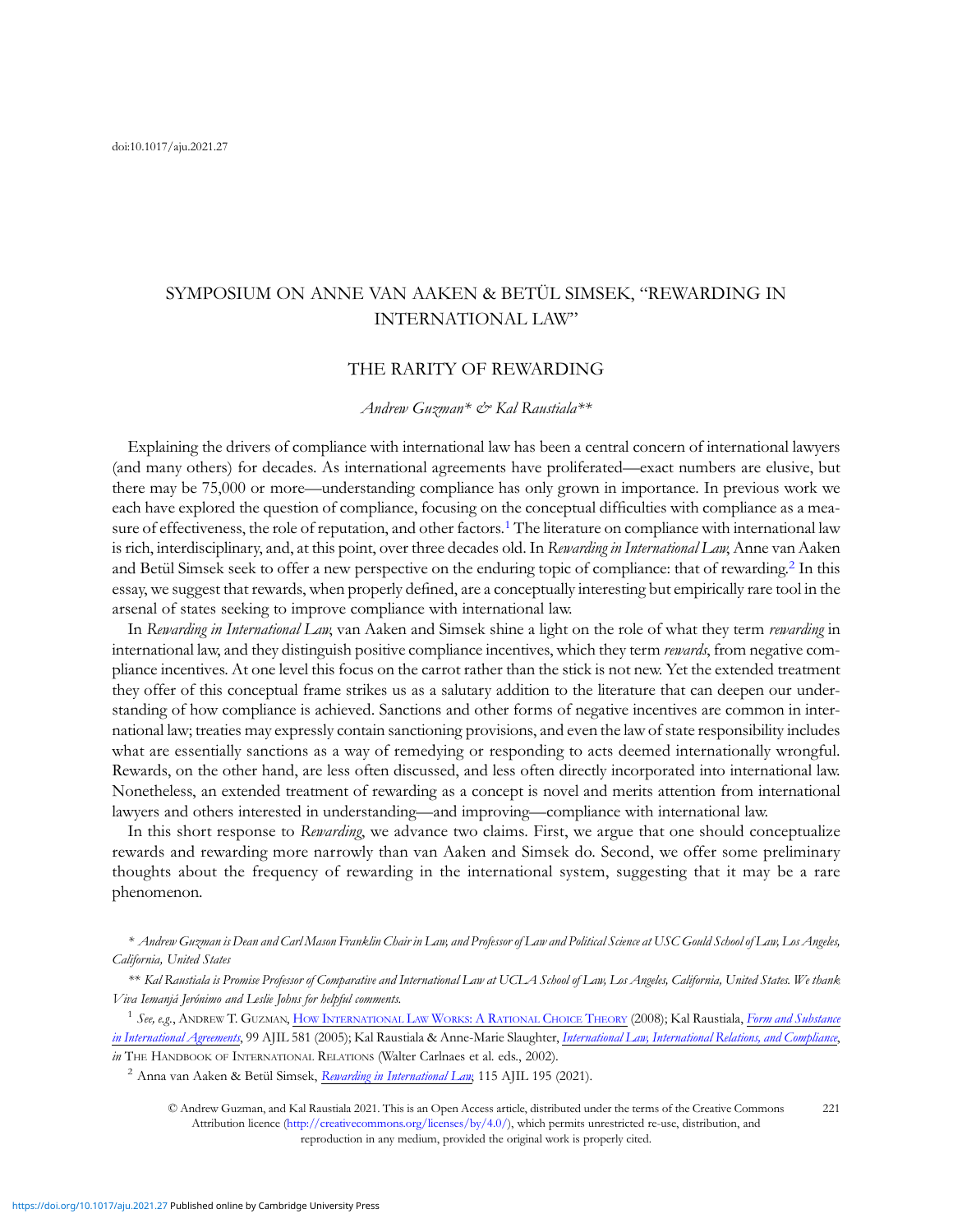## Refining Rewarding

Rewarding offers a typology of rewarding in international law. Disagreements about typologies are sometimes mere semantic nitpicks. In this case, however, we believe their typology introduces unnecessary complexity to an already robust existing literature. The term "rewarding" is helpful, but it should be narrowed substantially and used only to capture features of international law that are distinct from those already addressed in existing scholarship.

For example, in Part III of their article, van Aaken and Simsek distinguish "internal rewarding" from "external rewarding." The former is defined as "the benefits of the agreed upon bargain." An exchange of commitments in the form of a bargain lies at the foundation of every international agreement; characterizing the benefits of that bargain as a "reward" adds unnecessary jargon where none is needed. A trade agreement is an exchange of commitments and the parties each believe, ex ante, that they benefit from this bargain. Relabeling the bargain as an exchange of rewards does not advance our understanding.<sup>3</sup>

The term reward remains useful, but it should be reserved for what the authors refer to as "external rewards," defined as rewards "'on top' of the cooperative benefit."<sup>4</sup> These rewards are, in other words, external to the agreement as a legal matter.

The authors also typologize rewards on another dimension—whether the reward is compensation for *entering* the treaty<sup>5</sup> or for *complying* with it.<sup>6</sup> Any benefit received for entering an agreement, whether formally reflected in a document or not, is simply part of the agreed bargain and nothing is gained by describing it as a reward.<sup>7</sup>

In our view, the real value of the rewarding framework is its consideration of benefits that are delivered after the agreement is entered into and that are not contemplated by the parties at the time of the agreement. In other words, rewards as a conceptual category should be limited to ex post and unanticipated benefits that are granted to a state to encourage compliance. With this more focused definition in mind, the insights of the paper are more easily understood and fit more neatly within existing scholarship.

## Rewarding Compliance in the Face of an Incentive to Breach

The most straightforward example of rewarding occurs when one party to an agreement decides that it is no longer in its interest to comply. This could reflect some unanticipated change that alters the payoffs facing at least one of the parties.<sup>8</sup> To illustrate, imagine a bilateral agreement under which states A and B agree to implement fishing restrictions to protect a shared stock of fish. After the agreement is in force, however, state A suffers a catastrophic crop failure, severe hardship, and widespread starvation.

 $3$  This remains true even if the benefits exchanged are not all of the same type. For example, the authors reference economic and military aid offered by the United States to Egypt and Israel in exchange for a peace treaty. [Id](https://doi.org/10.1017/ajil.2021.2). at 216. Although the parties make varied commitments, it remains a bargain all the same.

 $4$  *[Id](https://doi.org/10.1017/ajil.2021.2).* at 204.

<sup>5</sup> [Id](https://doi.org/10.1017/ajil.2021.2). at 212–13.

<sup>6</sup> [Id](https://doi.org/10.1017/ajil.2021.2). at 213–16.

 $^7$  Van Aaken and Simsek take the view that the benefits that are not formally included in the treaty should be viewed as different from other benefits received at the time of the agreement. [Id](https://doi.org/10.1017/ajil.2021.2). at 204. We disagree. If an exchange of visits by heads of state is of value to one of the parties, for example, it may be part of the agreed-upon bargain even if it is not reflected in the text. Here is a second example: The fact that EU accession was conditioned on cooperation with the International Criminal Court for the former Yugoslavia was surely an inducement to cooperate with the Court, but so were the trade benefits of entering the agreement. [Id.](https://doi.org/10.1017/ajil.2021.2) at 212. These are better termed elements of the bargain rather than rewards.

<sup>8</sup> This situation is analogous to "changed circumstances" in domestic contract law.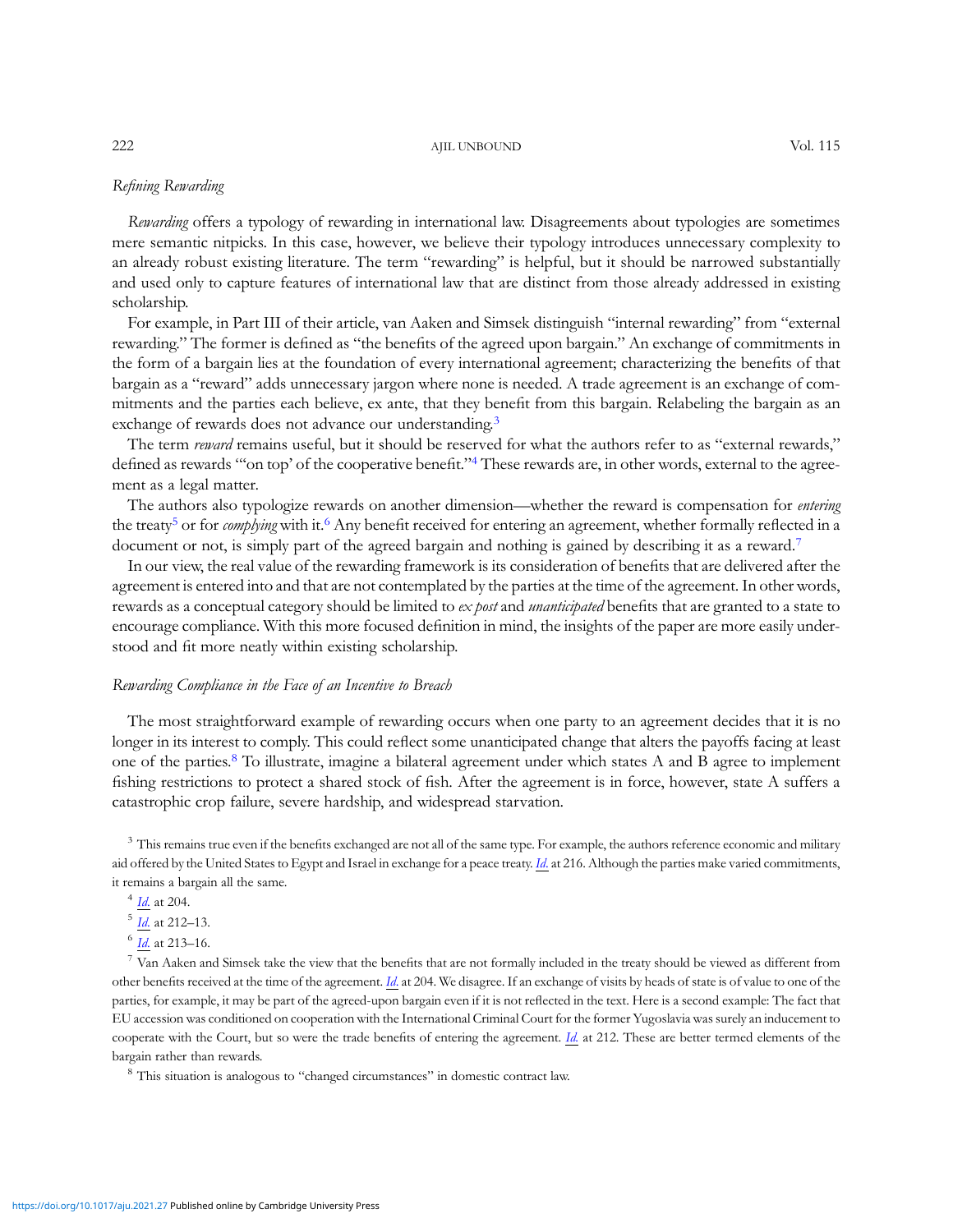2021 **THE RARITY OF REWARDING** 223

Assume that both countries recognize that state A has a powerful incentive to address its food crisis by breaching the agreement and allowing unrestricted fishing in the relevant waters. The immediate crisis renders the benefits of preserving the fish stocks for the future insufficient to support compliance, and the agreement has too little "compliance-pull," to use the late Tom Franck's phrase, to generate compliance.<sup>9</sup>

Prior to the crop failure, both parties preferred mutual compliance and protection of the fishing grounds hence their assent to the agreement—and breach by either party was likely to trigger breach or countervailing measures by the other, leaving both parties worse off. After the unexpected crop failure, however, state A's incentives changed and its preferred policy choice is to breach, even if that triggers reciprocal non-compliance by state B. State B, on the other hand, continues to value preservation of the fish stocks.

What to do? State B could threaten A with some form of sanction. This could be reciprocal non-compliance, perhaps in the form of suspension or termination as contemplated by Article 60 of the Vienna Convention on the Law of Treaties, or it could go further and include additional consequences such as trade measures. If that threat is credible, and the resulting cost to A is high enough, compliance can be preserved.

Yet retaliation in the international arena has several drawbacks. First, it is costly to the retaliating party. Whether the strategy is termination of the treaty, trade sanctions, diplomatic sanctions, or even military action, both parties pay a price. Second, and related to the first, the threat to retaliate may lack credibility. The threat of retaliation is intended to induce compliance. Once the breach occurs, there may be little reason to go through with the threat, undermining its effectiveness to begin with.<sup>10</sup>

State B has another option. It can offer to reward state A for compliance. It might, for example, provide food aid in sufficient quantity to persuade state A to comply until the crisis has passed.

In this hypothetical, we refer to state B's action as a reward because it is an ex post and unanticipated benefit. Providing the reward is worthwhile to B as long as A's continued compliance with the agreement is worth more to B than the cost of the reward. Although the reward alters the terms of the bargain (at least for some period of time), the changed circumstances make it an efficient outcome.

#### Challenges to Rewarding

We see at least four reasons why rewarding is likely to be rare as an empirical and, perhaps, prescriptive matter: informational challenges, moral hazard, cost, and domestic political impacts. We briefly address each of these in turn.

If rewards are available, every state has an incentive to seek these benefits from their partners. In a world of complete information, unjustified demands for rewards will typically be ignored because the putative rewarding party will know the reward is not necessary to induce compliance.11 With asymmetric information, however, it becomes more difficult for a would-be rewarding country to decide how to respond to a request for a reward. There is a danger that any unexpected event will trigger opportunistic demands for rewards and threats of breach. Rewarding countries will fear that they may be providing a reward that is unnecessary—that they may simply have been fooled or bluffed. Similarly, every time a reward is refused, there is a risk that the rewarding country has misjudged and the threat to breach was not a bluff. The risk of both types of errors makes the expected benefits of rewarding smaller, and so reduces its appeal.

<sup>9</sup> THOMAS FRANCK, THE POWER OF [LEGITIMACY](https://www.jstor.org/stable/3518832#metadata_info_tab_contents) AMONG NATIONS (1990).

 $11$  We caveat this because if the breaching state is more powerful, or needs the agreement less than the counterparty, the counterparty may be coerced into offering a reward. In practice, we think this is unlikely for reputational reasons and because states do not want to encourage further demands.

<https://doi.org/10.1017/aju.2021.27>Published online by Cambridge University Press

 $10$  [GUZMAN,](https://oxford.universitypressscholarship.com/view/10.1093/acprof:oso/9780195305562.001.0001/acprof-9780195305562) *supra* note 1, at 46–48.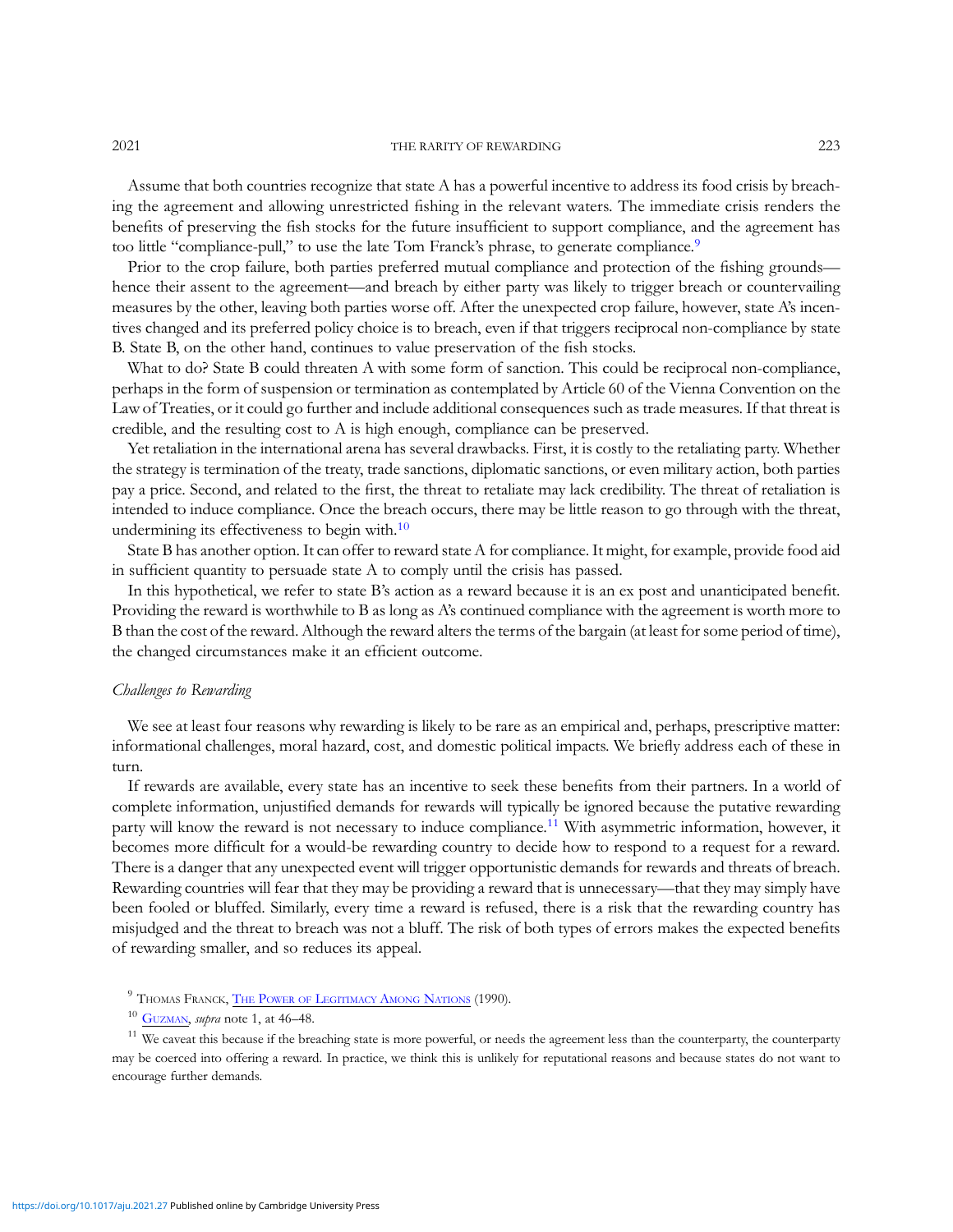#### 224 AJIL UNBOUND Vol. 115

The possibility of a reward also creates a moral hazard problem.<sup>12</sup> Rewarding operates like insurance. When compliance becomes too expensive to be worthwhile for a state, its partner steps forward and offers a reward to make compliance more attractive. If that insurance is available, the insured state can take greater risks, knowing that the downside risk will be at least partially offset by the reward, which operates like an insurance payment. Consider our earlier example of a country facing a crop failure. If rewarding is common and the country can rely on food aid being provided in the event of a crop failure, it has less incentive to secure emergency stores of food or undertake policies to encourage sustainable farming. The rewarding state, of course, does not want to underwrite risky behavior by a treaty partner, so it may have an incentive to develop a reputation for refusing to reward its partners and, instead, simply allow the breach to happen.

Cost presents a third possible reason why rewards appear rare. Sticks benefit from a crucial feature that carrots lack. A threat of retaliation has the potential to promote compliance for free. (Almost: van Aaken and Simsek rightly note that even threats can be costly, not only in political terms, but literally, in that threatening trade sanctions, for instance, can be costly by inducing distorting adaptations in local and foreign firms.) As we note above, actual retaliation, as distinct from reciprocal withdrawal of compliance, is almost always costly for both parties. When a threat works, however, there is no need to ever impose the retaliation. This makes it an attractive tool for a state attempting to encourage its partner to comply. A reward, on the other hand, works only when it is actually delivered. A reward will always be costly to the rewarding state because it must be provided to be effective.<sup>13</sup>

Finally, rewards may, and often will, have negative domestic political effects. Sanctioning (or even attacking) other states is often politically popular at home because it provides domestic actors with a common adversary. Rewarding, on the other hand, invites domestic political opponents to accuse decision-makers of weakness and an inability to hold other nations to their bargain. A reward is only needed, after all, if the foreign country is threatening to breach an existing and agreed upon legal obligation. And since a reward requires resources, some domestic constituency must be asked to pay for it, ensuring at least some degree of local opposition. In short, rewarding a country in response to a threat to breach is unlikely to be politically popular.

Van Aaken and Simsek themselves add an additional, important, limitation on rewards: what they term, in Part IV, the "rewarders' dilemma." In a multilateral framework, who provides the reward? The reward is in a sense a public good as well as a private good. It is private in that it is "consumed" by a single party but public in that it can benefit, via its change in behavior, all the parties. If our fisheries example is extended to a multilateral treaty, one can readily see this dynamic. All states gain when state A is rewarded to prevent breach. But which of the other states will step up to provide the reward? What will stop some from free-riding? This issue can, in theory, be addressed ex ante via a mechanism in the treaty framework for sharing the burden of rewards, but in practice, such mechanisms are very rare. This suggests that, at least at the stage of entering into the agreement, the parties do not plan on making extensive use of rewarding.

For all of these reasons, we believe that rewarding as we have used the term—ex post benefits conferred, beyond those contemplated by the agreement, for the purpose of encouraging compliance—is likely to be and remain a rare phenomenon.

#### Ignoring

If rewards are, indeed, rare, what do we imagine happens in cases like the above hypothetical involving a crop failure? Rewarding focuses on a binary choice between carrots and sticks. Yet parties actually face a tripartite choice

<sup>13</sup> If rewarding is costly relative to retaliation, a country may even decide to retaliate (imagine a trade sanction) and threaten to end the retaliation only when the other country commits to compliance. Here, again, rewarding would not be used.

<sup>&</sup>lt;sup>12</sup> The authors discuss this possibility. [Van Aaken & Simsek,](https://doi.org/10.1017/ajil.2021.2) *supra* note 2, at 236–38.